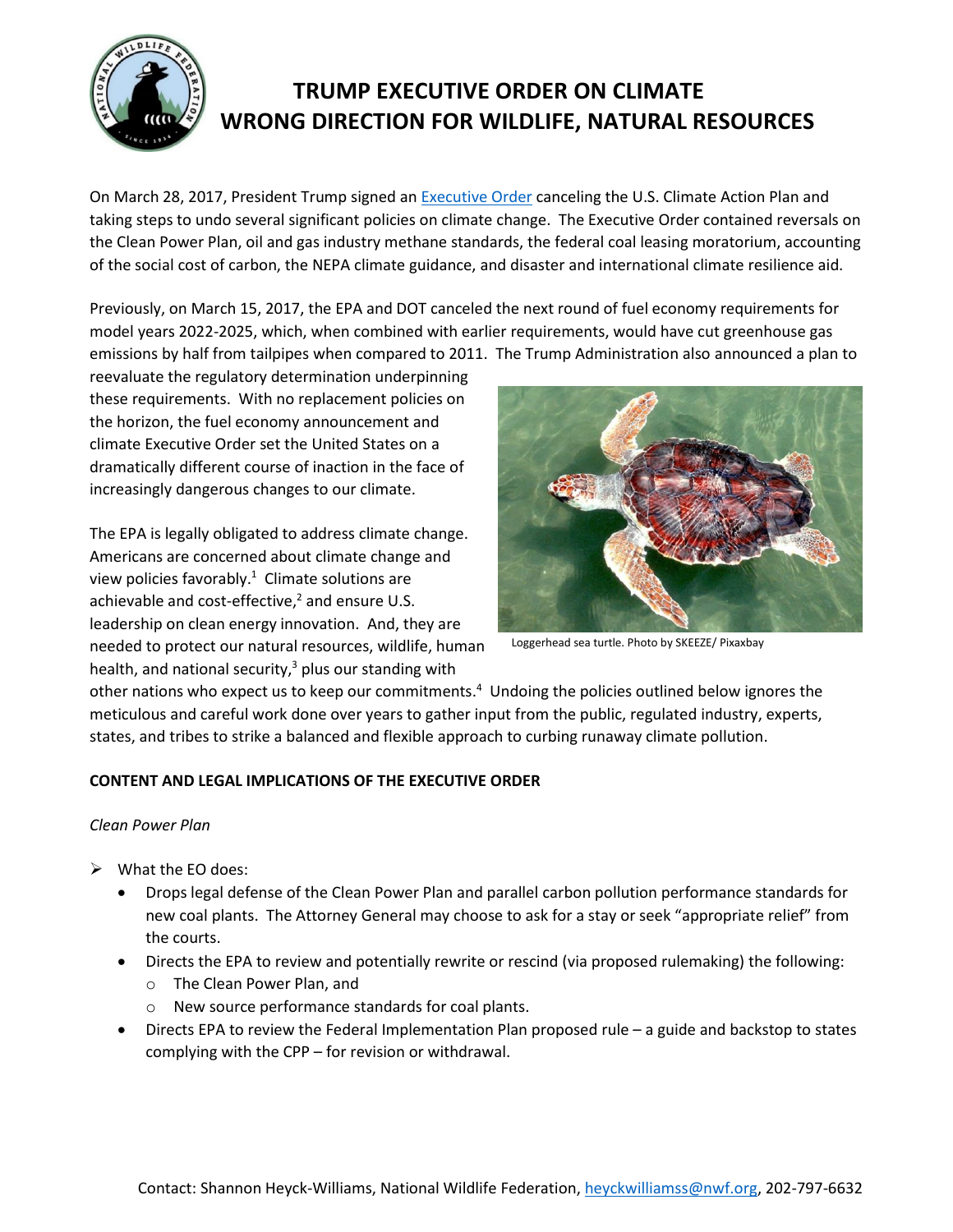- $\triangleright$  Background:
	- The Clean Power Plan aims to reduce carbon pollution from existing power plants to 32 percent below 2005 levels by 2030. The CPP is a critical component to ensuring the U.S. reduces its emissions in line with what scientists tell us is needed to avert the worst impacts of climate change to wildlife.
	- Power plants emit nearly 1/3 of the greenhouse gases in the U.S.
	- "Fossil-fuel-fired power plants emit vast amounts of  $CO<sub>2</sub>$  pollution, which poses a monumental threat to Americans' health and welfare by driving long-lasting changes in our climate, leading to an array of severe negative effects that will worsen over time."- EPA court [brief](http://www.eenews.net/assets/2016/12/15/document_gw_03.pdf)



A coal fired power plant. Flickr photo by gvgoebel

- Additional background: [http://blog.nwf.org/2015/08/4-things-you-need-to-know-about-the-clean](http://blog.nwf.org/2015/08/4-things-you-need-to-know-about-the-clean-power-plan/)[power-plan/](http://blog.nwf.org/2015/08/4-things-you-need-to-know-about-the-clean-power-plan/)
- $\blacktriangleright$  Legal implications:
	- EPA is legally bound under a 2009 Clean Air Act "endangerment finding" to take action to limit carbon emissions, having determined that greenhouse gases endanger public health and welfare.
	- On February 9, 2016, the Supreme Court stayed implementation of the Clean Power Plan pending judicial review. The Court's decision did not address the merits of the rule. The D.C. Circuit Court is expected to rule this spring or summer on the merits of the plan, in response to a lawsuit from states and regulated industry.
	- Because the Clean Power Plan is a rule that was properly promulgated under the Clean Air Act, the Administration cannot just cancel the rule. What the EO instead does is ask EPA to stop defending the current rule in court, review it, and propose either rewriting or rescinding it. The court may continue to hear the case concerning the current rule regardless of the Administration's request, but it is probable the court will grant the Administration's request.
	- To rewrite or rescind the rule, EPA must again go through notice and comment rulemaking, and present a reasonable response to the 2009 Clean Air Act finding that carbon dioxide endangers health and welfare. A new rule, or a decision to rescind the rule entirely, can then be challenged in court. This process can take some time, perhaps several years.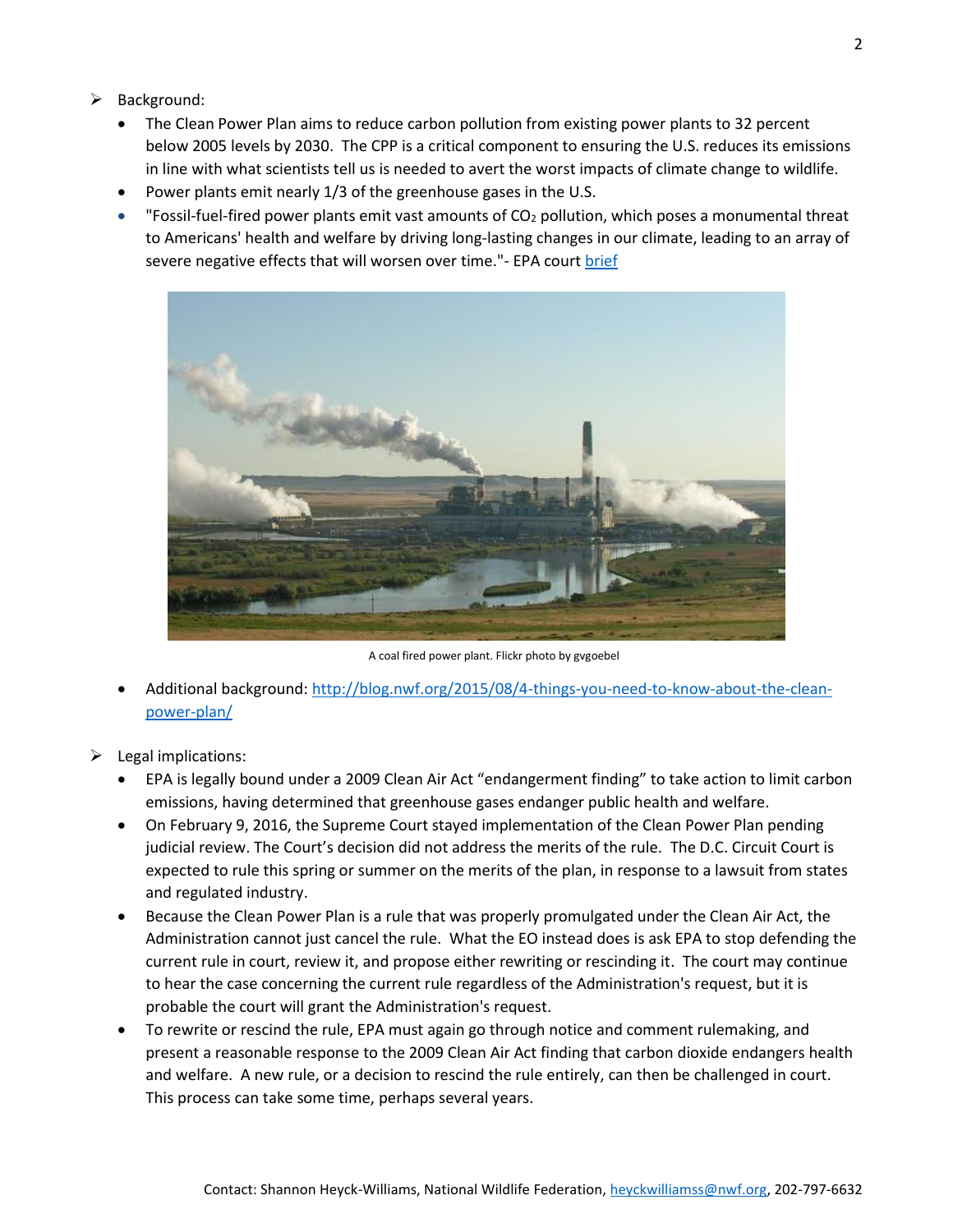#### *Methane Regulations*

- What the EO does:
	- Directs the Bureau of Land Management to review and potentially rewrite or rescind (via proposed rulemaking) its rule limiting methane waste from new and existing oil and gas facilities on public and tribal lands.
	- Directs EPA to review and potentially rewrite or rescind (via proposed rulemaking) its rule cutting methane pollution from new and modified oil and gas facilities.
	- Directs the Department of the Interior to review three additional rules related to oil and gas production.



Mule deer. Photo by Micheal O'Leary

- Drops legal defense of the above rules. The Attorney General may choose to ask for a stay or seek "appropriate relief" from the courts.
- $\triangleright$  Background:
	- Methane is the primary component of natural gas. Methane is a potent greenhouse gas, with 80 times the impact on our climate as  $CO<sub>2</sub>$  in the short-term. When natural gas is leaked or intentionally released to the air during oil and gas production and transport, methane and toxic air pollution are released along with it.
	- The previous Administration adopted a goal of cutting methane emissions from the oil and gas sector by 40 to 45 percent below 2012 levels by 2025. To achieve this goal, EPA and the Bureau of Land Management (BLM) each produced common-sense rules. The BLM rule limits waste of valuable natural gas and methane from oil and gas production on federal and tribal lands.
	- *BLM Rule:*
		- o Finalized in November 2016, the BLM rule is projected to cut methane emissions up to 35 percent, and could save enough natural gas to be able to power up to about 740,000 households each year.
		- $\circ$  By requiring greater capture of escaping gas on taxpayer-owned public and tribal lands, the BLM rule generates more royalty revenues that can be used to better protect special places and support communities and infrastructure.
	- *EPA Rule:*
		- $\circ$  In May 2016, the EPA finalized a rule to reduce methane and volatile organic compound (VOC) emissions from new and modified oil and gas sources, including regular methane leak inspection and repair requirements.
		- $\circ$  EPA estimated that its rule will result in net climate benefits of \$170 million in 2025, by reducing 462,000 metric tons of methane (an amount equivalent to 11 million metric tons of carbon dioxide). It also will reduce 210,000 tons of VOCs and 3,900 tons of air toxics by 2025.
		- o On March 2, the EPA canceled plans to collect data that was to provide a foundation for regulating existing oil and gas sources of methane pollution.
	- Additional background: [http://www.nwf.org/~/media/PDFs/Global-Warming/NWF-](http://www.nwf.org/~/media/PDFs/Global-Warming/NWF-CATF_Updated_Fact-Sheet_Tribal-Lands_03062017.ashx)CATF\_Updated\_Fact-Sheet\_Tribal-Lands\_03062017.ashx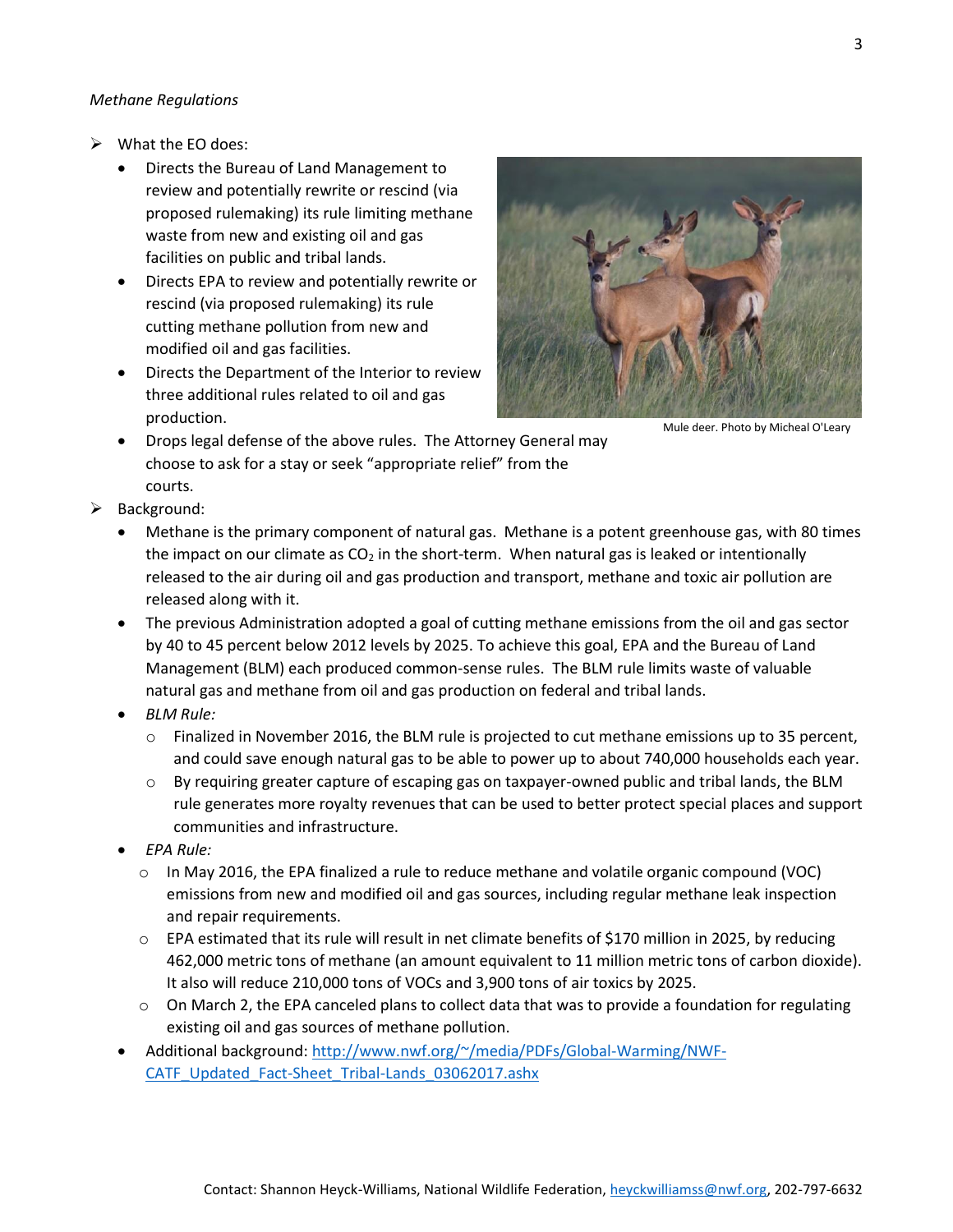- $\triangleright$  Legal implications:
	- As with the Clean Power Plan, final regulations can only be replaced or rescinded through formal notice and comment rulemaking, a lengthy process. Any new rule, or a decision to rescind a rule entirely, can be challenged in court.

### *Federal Coal Leasing*

- $\triangleright$  What the EO does:
- Directs the Bureau of Land Management to lift a moratorium on federal coal leasing.
- $\triangleright$  Background:
	- In response to an extensive public input process, in 2016, the Department of Interior issued a moratorium on new coal leases on federal land while a much needed review of the federal coal leasing program occurred. The federal coal leasing program has not been updated in over 30 years. It is in long overdue need of reform to account for modern conditions and considerations.
	- The moratorium will ensure that new federal leases do not occur until reforms take place. The moratorium will not impact current mining or jobs, as the industry has approximately 20 years-worth of mining activity locked in under existing leases.
	- With coal use declining, outdated royalty structures and coal companies in various stages of bankruptcy, reform is needed to ensure that the public is getting a fair return for the extraction of a public resource, that the natural resources, people and wildlife are adequately protected, that the full costs (including carbon pollution impacts) of coal mining are accounted for, and that required reclamation of the land and water affected by mining occurs.
	- Additional background: [http://www.nwf.org/News-and-Magazines/Media-Center/News-by-](http://www.nwf.org/News-and-Magazines/Media-Center/News-by-Topic/Global-Warming/2016/01-15-16-Coal-Leasing-Reform-a-Sensible-Step-to-Protect-Wildlife-Taxpayers.aspx)[Topic/Global-Warming/2016/01-15-16-Coal-Leasing-Reform-a-Sensible-Step-to-Protect-Wildlife-](http://www.nwf.org/News-and-Magazines/Media-Center/News-by-Topic/Global-Warming/2016/01-15-16-Coal-Leasing-Reform-a-Sensible-Step-to-Protect-Wildlife-Taxpayers.aspx)[Taxpayers.aspx](http://www.nwf.org/News-and-Magazines/Media-Center/News-by-Topic/Global-Warming/2016/01-15-16-Coal-Leasing-Reform-a-Sensible-Step-to-Protect-Wildlife-Taxpayers.aspx)
- $\blacktriangleright$  Legal implications:
	- Lifting the moratorium does not require a process and can take effect immediately, allowing new coal leases to be approved before a comprehensive – and long overdue – review of the federal coal leasing program takes place.
	- Current leases provide about 20 years of mining activity, so new leases are not needed to support current jobs or mining.
	- The process to reform the coal leasing program is not addressed by the Executive Order. The current program is very out-of-date, doesn't account for the full costs of coal leasing to wildlife, communities and the environment, and is unfair to tax payers.

#### *Social Cost of Carbon*

- $\triangleright$  What the EO does:
	- Disbands the Interagency Working Group (IWG) on the Social Cost of Greenhouse Gases.
	- Withdraws six technical documents produced by the IWG, the work of which will no longer represent Government policy.
	- Reverts to 2003 policy on conducting regulatory analysis.
- $\triangleright$  Background:
	- The social cost of carbon is used in rulemakings and environmental analyses by various federal agencies to determine the costs of carbon pollution emissions that result from agency actions.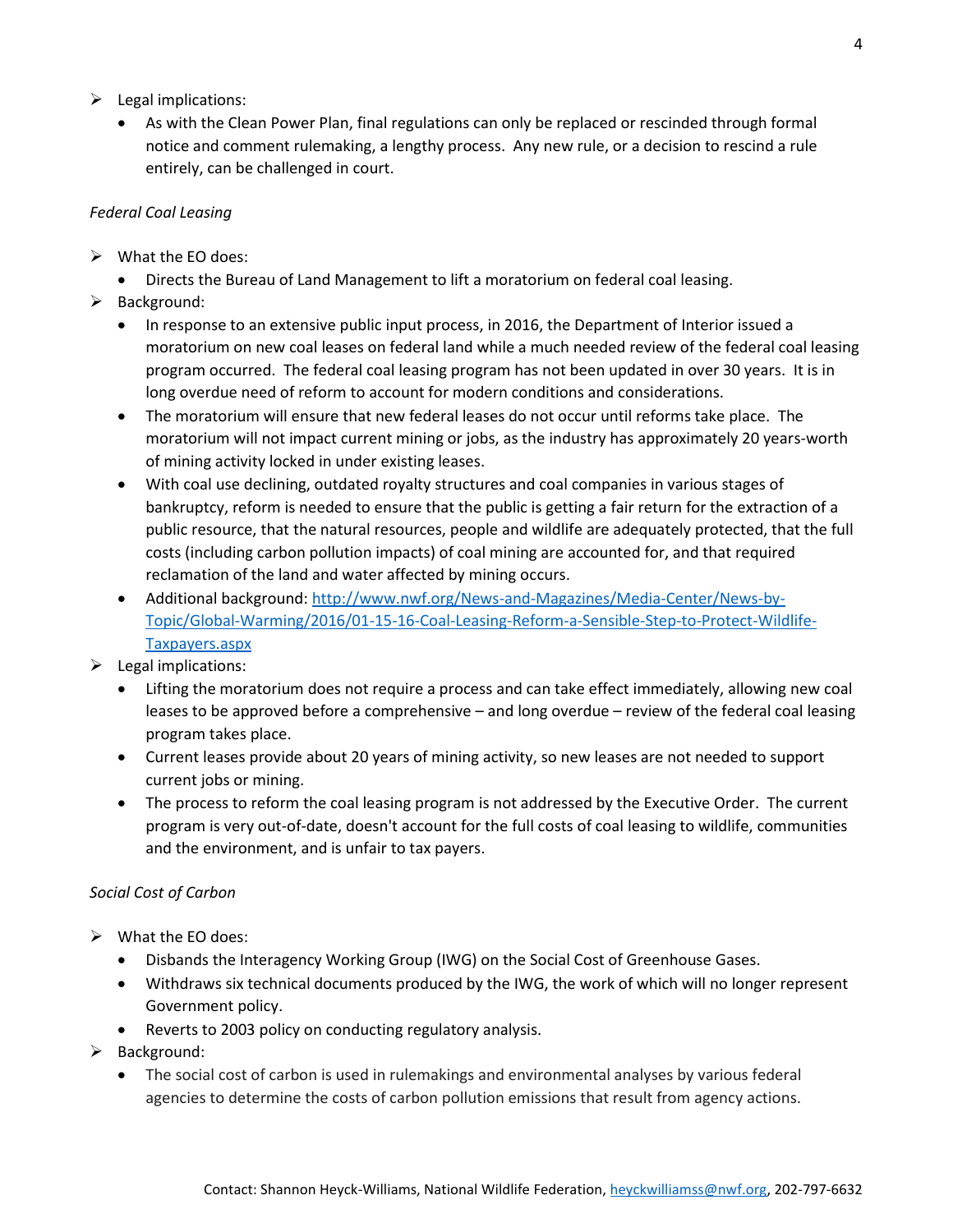- The SCC is intended to be, according the EPA, a "comprehensive estimate of climate change damages" and includes changes in net agricultural productivity, human health, property damages from increased flood risk, and changes in energy system costs, such as reduced costs for heating and increased costs for air conditioning." Due to modeling and data limitations, it is likely a conservative estimate of the actual costs of carbon emissions to society.
- The SCC has been used by agencies since 2008. It provides a more transparent and accurate accounting of the real costs of federal projects and agency actions, and allows for decisions that are better informed about the true costs to wildlife, people and natural resources.
- Additional background: [http://blog.nwf.org/2013/06/an-updated-social-cost-of-carbon-shows-that](http://blog.nwf.org/2013/06/an-updated-social-cost-of-carbon-shows-that-the-economy-benefits-from-cutting-carbon-pollution/)[the-economy-benefits-from-cutting-carbon-pollution/](http://blog.nwf.org/2013/06/an-updated-social-cost-of-carbon-shows-that-the-economy-benefits-from-cutting-carbon-pollution/)
- $\triangleright$  Legal implications:
	- Unlike the Clean Power Plan, the social cost of carbon policy was not adopted pursuant to rulemaking and the Administration has much greater latitude to direct agencies to stop using it. However, there is ample case law that the impacts of climate change must be accounted for in making decisions under aspects of several environmental laws. Agencies still must account for carbon pollution impacts in many circumstances and must do so in a reasonable manner that will hold up in court.

# *NEPA Climate Guidance*

- $\triangleright$  What the EO does:
	- Directs the Council on Environmental Quality to rescind the NEPA climate guidance.
- $\triangleright$  Background:
	- The guidance tells agencies to quantify both the direct and indirect (such as the burning of coal or oil) carbon pollution emissions impacts of federal actions. It also asks federal agencies to evaluate how climate change impacts will affect or be affected by projects. For example, how precipitation changes or sea level rise will create environmental impacts over time.
	- It ensures that a meaningful look at the climate effects of projects will occur for all major federal projects that may contribute to climate change. The agencies are asked to evaluate the climate impacts of all various alternatives being considered, including no action, and evaluate ways to mitigate climate emissions.
	- The guidance encourages agencies to consider land use based policies such as "carbon sequestration (e.g., forest, agricultural soils, and coastal habitat restoration), [and] sustainable land management practices" as mitigation for emissions.
	- Additional background:<http://blog.nwf.org/2016/08/accounting-for-climate-change/>
- $\blacktriangleright$  Legal implications:
	- The guidance document is not a rule and can be undone by executive order. However, case law makes clear that agencies must consider climate change impacts under the National Environmental Policy Act. The guidance provided strong and consistent direction for agencies to consider these impacts when evaluating federal actions. Agencies will now have less guidance regarding how they fulfill this obligation.

#### *Disaster Planning and Climate Resilience*

 $\triangleright$  What the EO does: